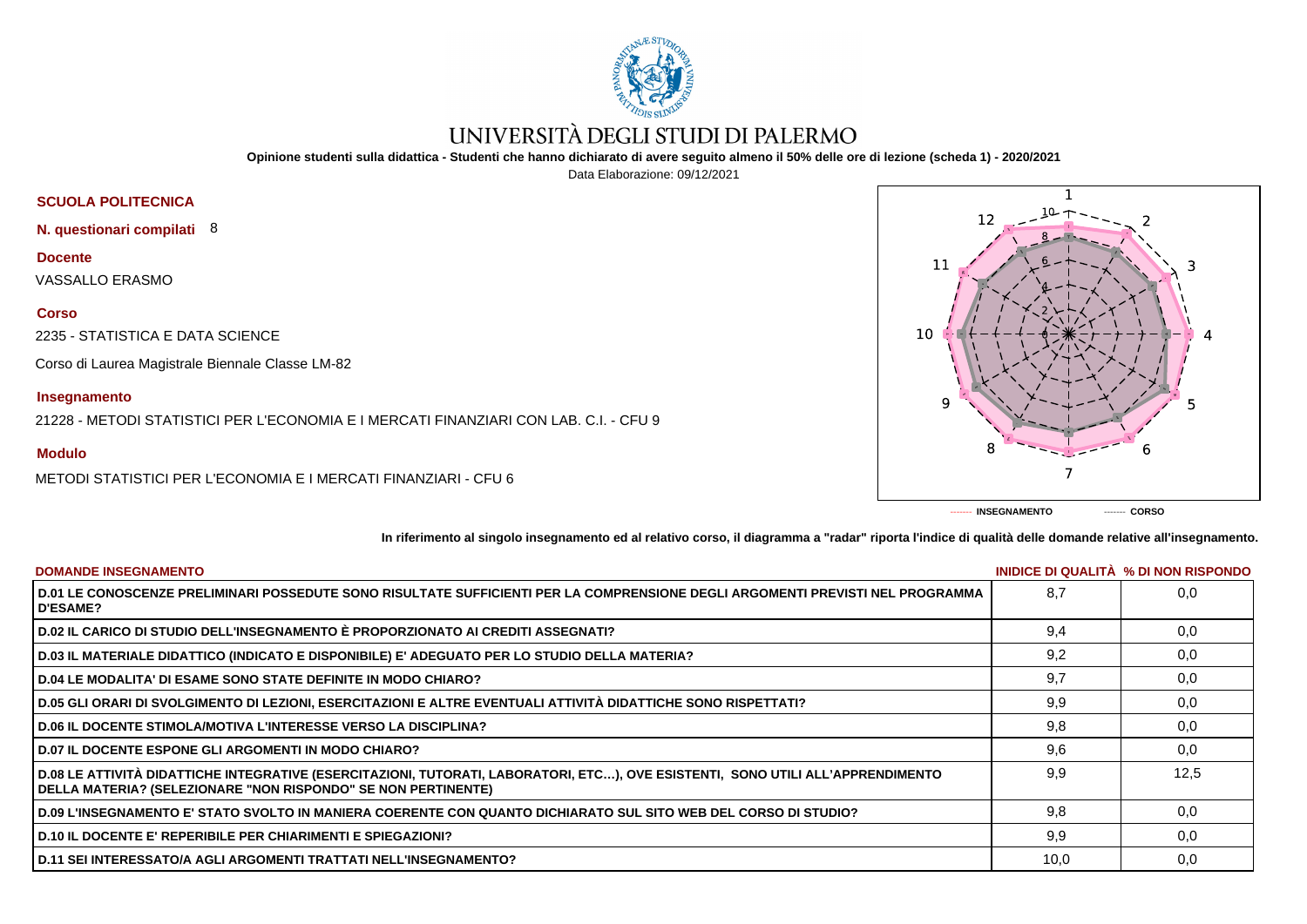**DOMANDE INSEGNAMENTO INIDICE DI QUALITÀ % DI NON RISPONDO**

**D.12 SEI COMPLESSIVAMENTE SODDISFATTO DI COME E' STATO SVOLTO QUESTO INSEGNAMENTO, ANCHE NEL CASO IN CUI QUESTO SIA STATO FRUITO CON MODALITA' A DISTANZA?**

### **INFO STUDENTE E SUGGERIMENTI**

|                                                                                                                                                                    | 1° IN CORSO                                 |                                          | 2° IN CORSO                                | 3° IN CORSO                                                                                                       |                             | 4° IN CORSO         |                                                                                  |     | 5° IN CORSO                                                                                                                                           |                                             | 6° IN CORSO |                                           | <b>FUORI CORSO</b>  |
|--------------------------------------------------------------------------------------------------------------------------------------------------------------------|---------------------------------------------|------------------------------------------|--------------------------------------------|-------------------------------------------------------------------------------------------------------------------|-----------------------------|---------------------|----------------------------------------------------------------------------------|-----|-------------------------------------------------------------------------------------------------------------------------------------------------------|---------------------------------------------|-------------|-------------------------------------------|---------------------|
| <b>D.02 ANNO DI CORSO</b>                                                                                                                                          | 87,5                                        |                                          | 12,5<br>0,0                                |                                                                                                                   |                             | 0,0                 |                                                                                  | 0,0 |                                                                                                                                                       | 0,0                                         |             |                                           | 0,0                 |
|                                                                                                                                                                    | <b>LICEO</b><br><b>CLASSICO</b>             | <b>LICEO SOCIO-</b><br><b>PEDAGOGICO</b> | <b>IST. TECNICO</b><br><b>PER GEOMETRI</b> | <b>LICEO</b><br><b>SCIENTIFICO</b>                                                                                |                             | <b>IST. TECNICO</b> | <b>COMMERCIALE PROFESSIONALE</b>                                                 |     | IST.                                                                                                                                                  | <b>ALTRI LICEI</b>                          |             | <b>IST. TECNICO</b><br><b>INDUSTRIALE</b> | <b>ALTRO</b>        |
| <b>D.01 SCUOLA SECONDARIA DI</b><br><b>PROVENIENZA</b>                                                                                                             | 0,0<br>0,0                                  |                                          | 0,0                                        | 37,5                                                                                                              |                             | 12,5                |                                                                                  |     | 0,0                                                                                                                                                   | 0,0                                         |             | 25,0                                      | 25,0                |
|                                                                                                                                                                    | <b>IN SEDE</b>                              |                                          |                                            |                                                                                                                   | <b>FUORI SEDE PENDOLARE</b> |                     |                                                                                  |     |                                                                                                                                                       | <b>FUORI SEDE STANZIALE</b>                 |             |                                           |                     |
| <b>D.02 RESIDENZA</b>                                                                                                                                              |                                             | 75,0                                     |                                            |                                                                                                                   |                             | 0,0                 |                                                                                  |     |                                                                                                                                                       |                                             |             | 25,0                                      |                     |
|                                                                                                                                                                    | $0 - 30$                                    | $31 - 60$                                | 61-90                                      | $91 - 120$                                                                                                        |                             | 121-150             | 151-180                                                                          |     | 181-210                                                                                                                                               |                                             | 211-240     | 241-270                                   | 271-300             |
| <b>D.03 NUMERO TOTALE DI CREDITI</b><br><b>ACQUISITI ALLA DATA DELLA</b><br><b>RILEVAZIONE</b>                                                                     | 87,5                                        | 12,5                                     | 0,0                                        | 0,0                                                                                                               |                             | 0,0                 | 0,0                                                                              |     | 0,0                                                                                                                                                   |                                             | 0,0         | 0,0                                       | 0,0                 |
|                                                                                                                                                                    | <b>ESCLUSIVAMENTE IN</b><br><b>PRESENZA</b> |                                          |                                            | SIMULTANEAMENTE IN<br>PRESENZA O IN MODALITÀ<br><b>BLENDED (IN PARTE A</b><br><b>DISTANZA)</b>                    |                             | <b>DISTANZA,</b>    | <b>ESCLUSIVAMENTE A</b><br><b>PREVALENTEMENTE IN</b><br><b>MODALITÀ SINCRONA</b> |     | PREVALENTEMENTE IN<br><b>MODALITÀ ASINCRONA (CON</b><br>PUBBLICAZIONE DI LEZIONI<br><b>REGISTRATE ED EVENTUALI</b><br><b>INCONTRI CON IL DOCENTE)</b> | <b>ESCLUSIVAMENTE A</b><br><b>DISTANZA.</b> |             |                                           | <b>NON RISPONDO</b> |
| <b>D.13 L'INSEGNAMENTO È STATO</b><br><b>EROGATO DAL DOCENTE</b>                                                                                                   | 0,0                                         |                                          |                                            | 0,0                                                                                                               |                             | 87,5                |                                                                                  |     |                                                                                                                                                       | 12,5                                        |             |                                           | 0,0                 |
|                                                                                                                                                                    | <b>INTERAMENTE IN PRESENZA</b>              |                                          |                                            | <b>PREVALENTEMENTE IN</b><br>PRESENZA (PER OLTRE IL 75% E PARZIALMENTE A DISTANZA<br><b>DEL MONTE ORE TOTALE)</b> |                             |                     | (CIRCA IL 50% DELLE ORE PER<br><b>CIASCUNA MODALITÀ)</b>                         |     | <b>PARZIALMENTE IN PRESENZA ESCLUSIVAMENTE A DISTANZA</b>                                                                                             |                                             |             |                                           | <b>NON RISPONDO</b> |
| <b>D.14 IN CASO DI DIDATTICA</b><br><b>"BLENDED" O DI LEZIONI RESE</b><br>DISPONIBILI IN PIATTAFORMA, HAI<br><b>SCELTO DI FREQUENTARE</b><br><b>L'INSEGNAMENTO</b> | 0,0                                         |                                          |                                            | 12,5                                                                                                              |                             | 0,0                 |                                                                                  |     |                                                                                                                                                       | 37,5                                        |             |                                           | 50,0                |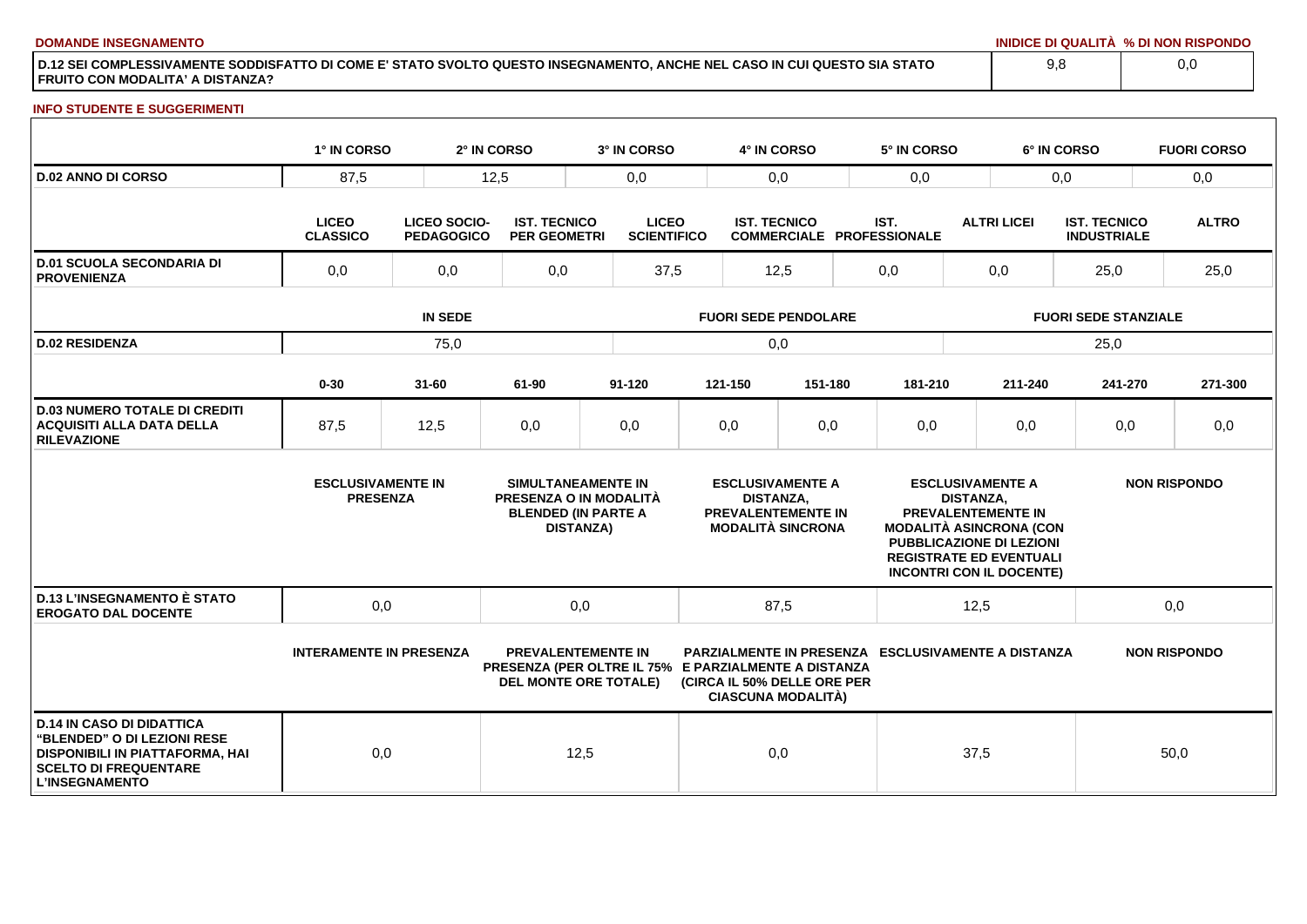|                                                                                                                                                                                                             |                                                                                                                           | SÌ             |  | <b>NO</b>                                                                                                                                  |                                                      |     |                                                                | <b>SOLO IN PARTE</b>                                             |                                                             |                                                                                 |                     | <b>NON RISPONDO</b> |     |                               |
|-------------------------------------------------------------------------------------------------------------------------------------------------------------------------------------------------------------|---------------------------------------------------------------------------------------------------------------------------|----------------|--|--------------------------------------------------------------------------------------------------------------------------------------------|------------------------------------------------------|-----|----------------------------------------------------------------|------------------------------------------------------------------|-------------------------------------------------------------|---------------------------------------------------------------------------------|---------------------|---------------------|-----|-------------------------------|
| <b>D.15 INDIPENDENTEMENTE DALLA</b><br>MODALITÀ DI EROGAZIONE<br>DELL'INSEGNAMENTO, IL DOCENTE<br>HA RESO DISPONIBILI LE SUE LEZIONI<br><b>REGISTRATE SU PIATTAFORMA?</b>                                   | 100,0                                                                                                                     |                |  | 0,0                                                                                                                                        |                                                      |     | 0,0                                                            |                                                                  |                                                             |                                                                                 | 0,0                 |                     |     |                               |
|                                                                                                                                                                                                             | <b>TRAMITE</b><br><b>RICEVIMENTO SU</b><br>PIATTAFORMA,<br><b>NEGLI ORARI</b><br><b>PREDEFINITI DAL</b><br><b>DOCENTE</b> |                |  | <b>TRAMITE</b><br><b>APPUNTAMENTI A</b><br><b>RICHIESTA SU</b><br><b>PIATTAFORMA</b>                                                       | <b>TRAMITE EMAIL</b>                                 |     |                                                                | <b>TRAMITE CHAT O</b><br>PER TELEFONO, SU<br><b>APPUNTAMENTO</b> | DURANTE LE LEZIONI DURANTE LE LEZIONI<br><b>IN PRESENZA</b> |                                                                                 |                     | A DISTANZA          |     | <b>NON RISPONDO</b>           |
| D.16 CON QUALI MODALITÀ HAI<br><b>INTERAGITO PREVALENTEMENTE CON</b><br>IL DOCENTE DURANTE LA FASE DI<br><b>SVOLGIMENTO DELL'INSEGNAMENTO?</b>                                                              | 0,0<br>0,0                                                                                                                |                |  | 12,5                                                                                                                                       |                                                      | 0,0 |                                                                |                                                                  | 12,5                                                        | 75,0                                                                            |                     | 0,0                 |     |                               |
|                                                                                                                                                                                                             | $\mathbf{1}$                                                                                                              | $\overline{2}$ |  | 3                                                                                                                                          | 4                                                    | 5   |                                                                | 6                                                                | $\overline{7}$                                              | 8                                                                               | 9                   |                     | 10  | <b>NON</b><br><b>RISPONDO</b> |
| D.17 IL DOCENTE TI E SEMBRATO A<br><b>SUO AGIO NELLA GESTIONE DELLA</b><br><b>DIDATTICA A DISTANZA?</b>                                                                                                     | 0,0                                                                                                                       | 0,0            |  | 0,0                                                                                                                                        | 0,0                                                  | 0,0 |                                                                | 0,0<br>25,0<br>25,0                                              |                                                             | 12,5                                                                            |                     | 37,5                | 0,0 |                               |
|                                                                                                                                                                                                             | <b>NELLA STESSA CITTÀ SEDE</b><br><b>DEL CORSO</b>                                                                        |                |  | IN UN'ALTRA CITTÀ/PAESE,<br>IN UN'ALTRA CITTÀ/PAESE, A<br><b>ENTRO 50 KM DALLA SEDE</b><br>PIÙ DI 50 KM DALLA SEDE DEL<br><b>DEL CORSO</b> |                                                      |     | <b>CORSO</b>                                                   | IN UN ALTRO PAESE UE O<br><b>EXTRA UE</b>                        |                                                             |                                                                                 |                     | <b>NON RISPONDO</b> |     |                               |
| <b>D.18 NEL PERIODO DI FREQUENZA</b><br>DELL'INSEGNAMENTO HAI ABITATO<br><b>PREVALENTEMENTE:</b>                                                                                                            |                                                                                                                           | 75,0           |  |                                                                                                                                            | 25,0                                                 |     |                                                                | 0,0                                                              |                                                             |                                                                                 | 0,0                 |                     | 0,0 |                               |
|                                                                                                                                                                                                             | <b>UNO SPAZIO PRIVATO</b>                                                                                                 |                |  | SI, HO AVUTO A DISPOSIZIONE SI, HO AVUTO A DISPOSIZIONE SI, HO AVUTO A DISPOSIZIONE                                                        | UNO SPAZIO CONDIVISO CON<br><b>ORARI A ROTAZIONE</b> |     | <b>UNO SPAZIO CONDIVISO E</b><br><b>CON SOVRAPPOSIZIONE DI</b> | <b>ORARI</b>                                                     |                                                             | <b>NO, NON HO AVUTO A</b><br><b>DISPOSIZIONE UNO SPAZIO</b><br><b>SPECIFICO</b> |                     | <b>NON RISPONDO</b> |     |                               |
| <b>D.19 NELL'ALLOGGIO IN CUI HAI</b><br><b>ABITATO HAI AVUTO A DISPOSIZIONE</b><br>UNO SPAZIO NEL QUALE POTERE<br>SVOLGERE EVENTUALI ATTIVITÀ DI<br>STUDIO A DISTANZA (LEZIONI,<br>COLLOQUI CON DOCENTI, )? | 100,0                                                                                                                     |                |  | 0,0                                                                                                                                        |                                                      | 0,0 |                                                                |                                                                  | 0,0                                                         |                                                                                 | 0,0                 |                     |     |                               |
|                                                                                                                                                                                                             |                                                                                                                           | PC             |  |                                                                                                                                            | <b>TABLET</b>                                        |     | <b>SMARTPHONE</b><br><b>ALTRO</b>                              |                                                                  |                                                             |                                                                                 | <b>NON RISPONDO</b> |                     |     |                               |
| <b>D.20 DURANTE LA FREQUENZA</b><br><b>DELL'INSEGNAMENTO QUALE</b><br>STRUMENTAZIONE HAI UTILIZZATO IN<br><b>CASA PIÙ FREQUENTEMENTE?</b>                                                                   | 100,0                                                                                                                     |                |  | 0,0                                                                                                                                        |                                                      | 0,0 |                                                                |                                                                  | 0,0                                                         |                                                                                 | 0,0                 |                     |     |                               |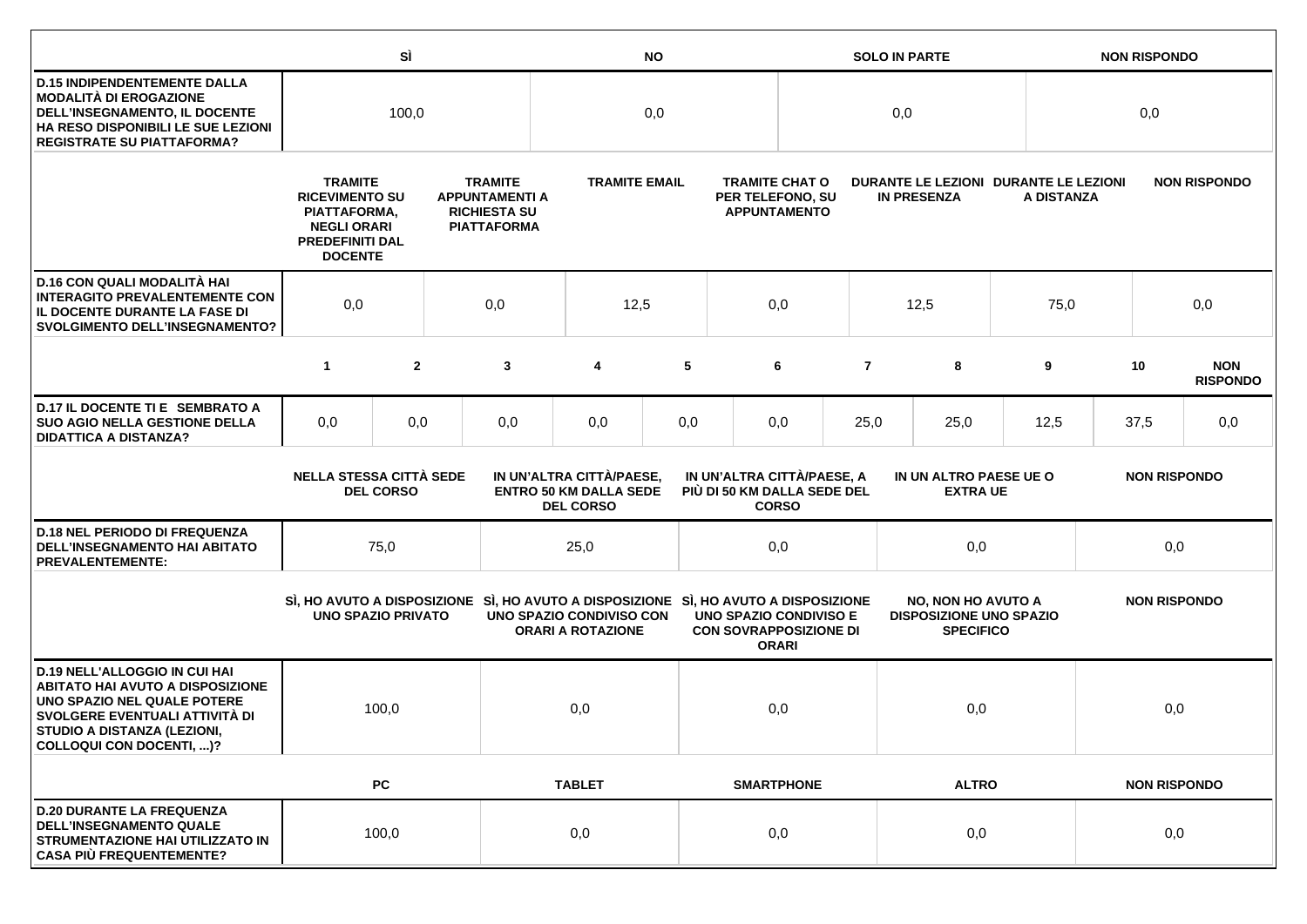|                                                                                                                                                                                                                                                                                    |             | AD USO ESCLUSIVAMENTE<br><b>PERSONALE</b> | AD USO CONDIVISO, CON<br><b>ORARI A ROTAZIONE</b> |      | AD USO CONDIVISO, CON<br>SOVRAPPOSIZIONE DI ORARI |           |                |  | <b>NON HO AVUTO A</b><br><b>DISPOSIZIONE IN CASA</b><br><b>ALCUNO STRUMENTO</b> |                     | <b>NON RISPONDO</b> |                               |  |
|------------------------------------------------------------------------------------------------------------------------------------------------------------------------------------------------------------------------------------------------------------------------------------|-------------|-------------------------------------------|---------------------------------------------------|------|---------------------------------------------------|-----------|----------------|--|---------------------------------------------------------------------------------|---------------------|---------------------|-------------------------------|--|
| <b>D.21 CON QUALE MODALITÀ DI</b><br>UTILIZZO HAI AVUTO A DISPOSIZIONE<br>IN CASA UN PC/TABLET?                                                                                                                                                                                    | 75,0        |                                           |                                                   | 12,5 |                                                   | 0,0       |                |  |                                                                                 | 0,0                 |                     | 12,5                          |  |
|                                                                                                                                                                                                                                                                                    | $\mathbf 1$ | $\mathbf{2}$                              | $\mathbf{3}$                                      | 4    | 5                                                 | 6         | $\overline{7}$ |  | 8                                                                               | 9                   | 10                  | <b>NON</b><br><b>RISPONDO</b> |  |
| <b>D.22 LE APPARECCHIATURE</b><br>(COMPUTER, TABLET, TELEFONINO) E<br>LA CONNESSIONE INTERNET A TUA<br><b>DISPOSIZIONE TI HANNO PERMESSO</b><br>DI FRUIRE IN MODO SODDISFACENTE<br>(AUDIO, VIDEO, INTERATTIVITÀ) DELLE<br>ATTIVITÀ DELL'INSEGNAMENTO<br><b>EROGATE A DISTANZA?</b> | 0,0         | 0,0                                       | 0,0                                               | 0,0  | 0,0                                               | 25,0      | 0,0            |  | 37,5                                                                            | 25,0                | 0,0                 | 12,5                          |  |
|                                                                                                                                                                                                                                                                                    |             | SI                                        |                                                   |      |                                                   | <b>NO</b> |                |  | <b>NON RISPONDO</b>                                                             |                     |                     |                               |  |
| <b>D.23 SUGGERISCI DI ALLEGGERIRE IL</b><br><b>CARICO DIDATTICO COMPLESSIVO</b>                                                                                                                                                                                                    |             | 37,5                                      |                                                   |      | 62,5                                              |           |                |  |                                                                                 | 0,0                 |                     |                               |  |
|                                                                                                                                                                                                                                                                                    |             | SI<br><b>NO</b>                           |                                                   |      |                                                   |           |                |  | <b>NON RISPONDO</b>                                                             |                     |                     |                               |  |
| <b>D.24 SUGGERISCI DI AUMENTARE</b><br>L'ATTIVITA' DI SUPPORTO DIDATTICO                                                                                                                                                                                                           |             | 37,5                                      |                                                   |      | 50,0                                              |           |                |  |                                                                                 | 12,5                |                     |                               |  |
|                                                                                                                                                                                                                                                                                    |             | SI<br><b>NO</b>                           |                                                   |      |                                                   |           |                |  |                                                                                 |                     | <b>NON RISPONDO</b> |                               |  |
| <b>D.25 SUGGERISCI DI FORNIRE PIU'</b><br><b>CONOSCENZE DI BASE</b>                                                                                                                                                                                                                | 37,5        |                                           |                                                   |      | 50,0                                              |           |                |  |                                                                                 | 12,5                |                     |                               |  |
|                                                                                                                                                                                                                                                                                    |             | SI                                        |                                                   |      | <b>NO</b>                                         |           |                |  |                                                                                 | <b>NON RISPONDO</b> |                     |                               |  |
| <b>D.26 SUGGERISCI DI ELIMINARE DAL</b><br>PROGRAMMA ARGOMENTI GIA'<br>TRATTATI IN ALTRI INSEGNAMENTI                                                                                                                                                                              |             | 0,0                                       |                                                   |      | 75,0                                              |           |                |  |                                                                                 | 25,0                |                     |                               |  |
|                                                                                                                                                                                                                                                                                    |             | SI                                        |                                                   |      |                                                   | <b>NO</b> |                |  |                                                                                 |                     | <b>NON RISPONDO</b> |                               |  |
| <b>D.27 SUGGERISCI DI MIGLIORARE IL</b><br><b>COORDINAMENTO CON ALTRI</b><br><b>INSEGNAMENTI</b>                                                                                                                                                                                   | 0,0         |                                           |                                                   |      | 62,5                                              |           |                |  |                                                                                 | 37,5                |                     |                               |  |
|                                                                                                                                                                                                                                                                                    |             | SI                                        |                                                   |      | <b>NO</b>                                         |           |                |  |                                                                                 | <b>NON RISPONDO</b> |                     |                               |  |
| <b>D.28 SUGGERISCI DI MIGLIORARE LA</b><br><b>QUALITA' DEL MATERIALE DIDATTICO</b>                                                                                                                                                                                                 | 50,0        |                                           |                                                   |      | 37,5                                              |           |                |  |                                                                                 | 12,5                |                     |                               |  |